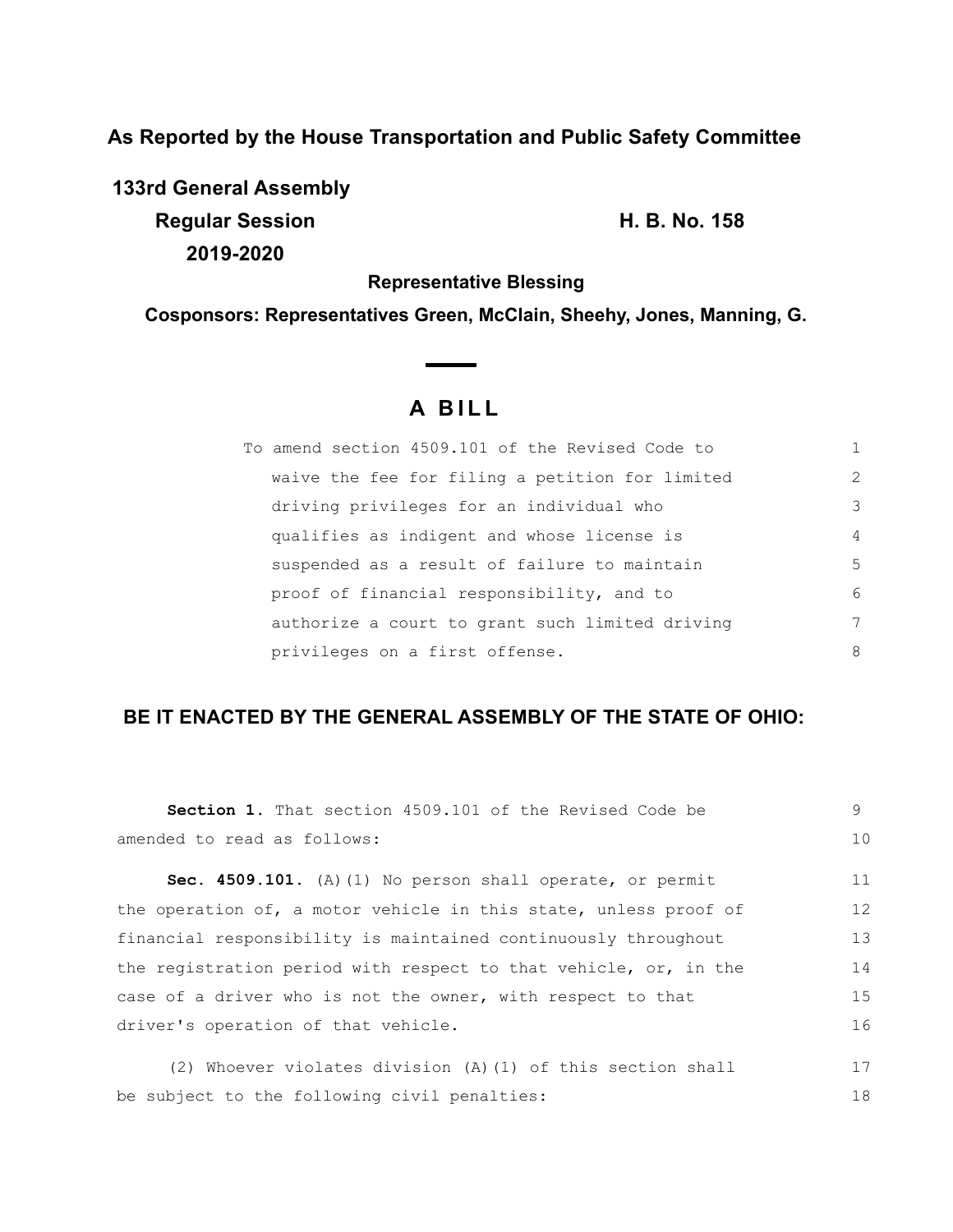#### **H. B. No. 158 Page 2 As Reported by the House Transportation and Public Safety Committee**

(a) Subject to divisions (A)(2)(b) and (c) of this section, a class (F) suspension of the person's driver's license, commercial driver's license, temporary instruction permit, probationary license, or nonresident operating privilege for the period of time specified in division (B)(6) of section 4510.02 of the Revised Code and impoundment of the person's license. The court may grant limited driving privileges to the person, but only if the person presents proof of financial responsibility and is enrolled in a reinstatement fee payment plan pursuant to section 4510.10 of the Revised Code. 19 20 21 22 23 24 25 26 27 28

(b) If, within five years of the violation, the person's operating privileges are again suspended and the person's license again is impounded for a violation of division (A)(1) of this section, a class C suspension of the person's driver's license, commercial driver's license, temporary instruction permit, probationary license, or nonresident operating privilege for the period of time specified in division (B)(3) of section 4510.02 of the Revised Code. The court may grant limited driving privileges to the person only if the person presents proof of financial responsibility and has complied with division (A)(5) of this section, and no court may grant limited driving privileges for the first fifteen days of the suspension. 29 30 31 32 33 34 35 36 37 38 39 40

(c) If, within five years of the violation, the person's operating privileges are suspended and the person's license is impounded two or more times for a violation of division (A)(1) of this section, a class B suspension of the person's driver's license, commercial driver's license, temporary instruction permit, probationary license, or nonresident operating privilege for the period of time specified in division (B)(2) of section 4510.02 of the Revised Code. The court may grant limited driving privileges to the person only if the person presents proof of 41 42 43 44 45 46 47 48 49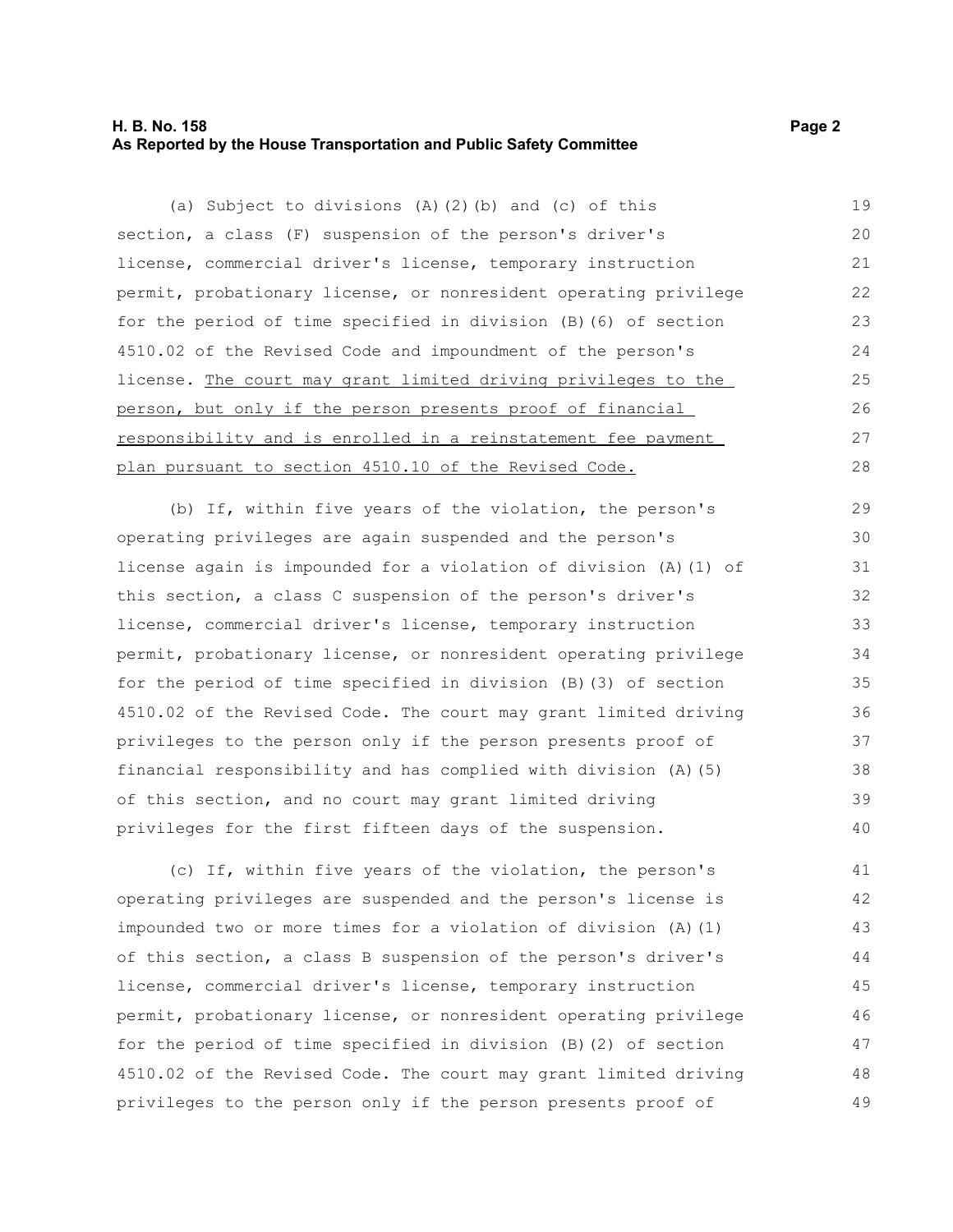#### **H. B. No. 158 Page 3 As Reported by the House Transportation and Public Safety Committee**

financial responsibility and has complied with division (A)(5) of this section, except that no court may grant limited driving privileges for the first thirty days of the suspension.

(d) In addition to the suspension of an owner's license under division  $(A)$   $(2)$   $(a)$ ,  $(b)$ , or  $(c)$  of this section, the suspension of the rights of the owner to register the motor vehicle and the impoundment of the owner's certificate of registration and license plates until the owner complies with division (A)(5) of this section. 53 54 55 56 57 58

The clerk of court shall waive the cost of filing a petition for limited driving privileges if, pursuant to section 2323.311 of the Revised Code, the petitioner applies to be qualified as an indigent litigant and the court approves the application.

(3) A person to whom this state has issued a certificate of registration for a motor vehicle or a license to operate a motor vehicle or who is determined to have operated any motor vehicle or permitted the operation in this state of a motor vehicle owned by the person shall be required to verify the existence of proof of financial responsibility covering the operation of the motor vehicle or the person's operation of the motor vehicle under any of the following circumstances:

(a) The person or a motor vehicle owned by the person is involved in a traffic accident that requires the filing of an accident report under section 4509.06 of the Revised Code. 72 73 74

(b) The person receives a traffic ticket indicating that proof of the maintenance of financial responsibility was not produced upon the request of a peace officer or state highway patrol trooper made in accordance with division (D)(2) of this 75 76 77 78

50 51 52

62 63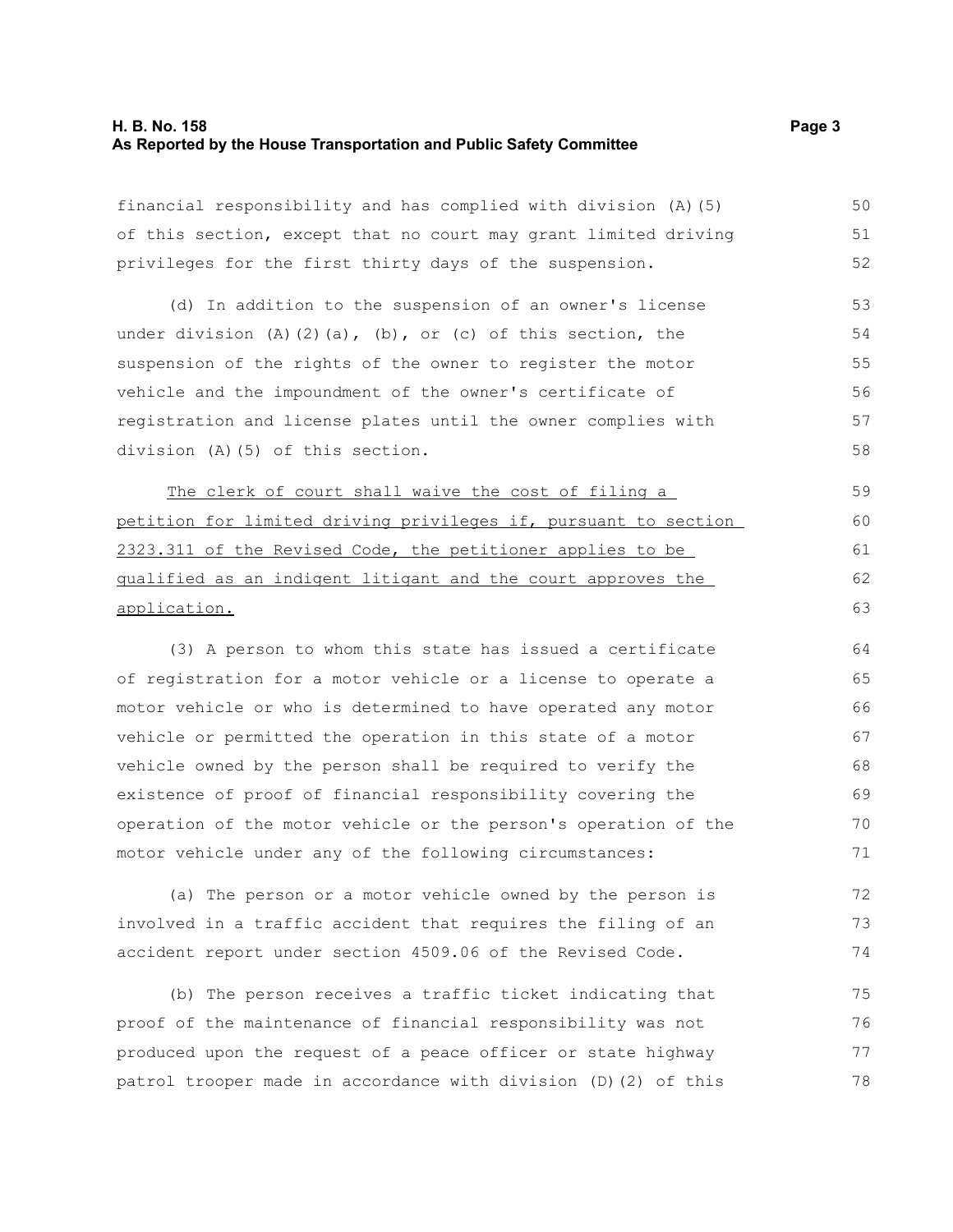#### **H. B. No. 158 Page 4 As Reported by the House Transportation and Public Safety Committee**

#### section.

79

80 81 82

|  |  |  | (c) Whenever, in accordance with rules adopted by the           |  |  |  |  |  |
|--|--|--|-----------------------------------------------------------------|--|--|--|--|--|
|  |  |  | registrar, the person is randomly selected by the registrar and |  |  |  |  |  |
|  |  |  | requested to provide such verification.                         |  |  |  |  |  |

(4) An order of the registrar that suspends and impounds a license or registration, or both, shall state the date on or before which the person is required to surrender the person's license or certificate of registration and license plates. The person is deemed to have surrendered the license or certificate of registration and license plates, in compliance with the order, if the person does either of the following:

(a) On or before the date specified in the order, personally delivers the license or certificate of registration and license plates, or causes the delivery of the items, to the registrar;

(b) Mails the license or certificate of registration and license plates to the registrar in an envelope or container bearing a postmark showing a date no later than the date specified in the order. 94 95 96 97

(5) Except as provided in division (A)(6) or (L) of this section, the registrar shall not restore any operating privileges or registration rights suspended under this section, return any license, certificate of registration, or license plates impounded under this section, or reissue license plates under section 4503.232 of the Revised Code, if the registrar destroyed the impounded license plates under that section, or reissue a license under section 4510.52 of the Revised Code, if the registrar destroyed the suspended license under that section, unless the rights are not subject to suspension or 98 99 100 101 102 103 104 105 106 107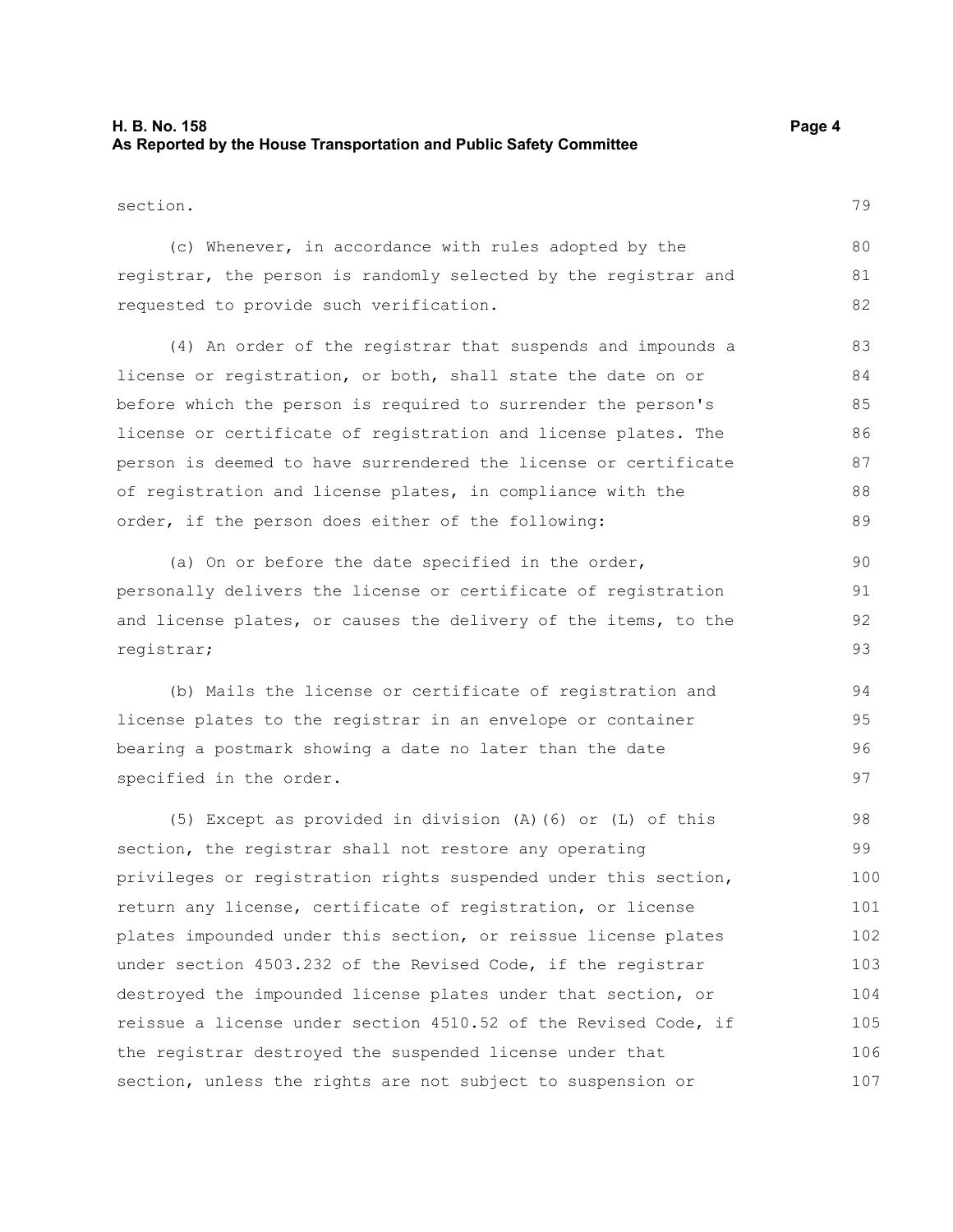#### **H. B. No. 158 Page 5 As Reported by the House Transportation and Public Safety Committee**

revocation under any other law and unless the person, in addition to complying with all other conditions required by law for reinstatement of the operating privileges or registration rights, complies with all of the following: 108 109 110 111

(a) Pays to the registrar or an eligible deputy registrar a financial responsibility reinstatement fee of one hundred dollars for the first violation of division (A)(1) of this section, three hundred dollars for a second violation of that division, and six hundred dollars for a third or subsequent violation of that division; 112 113 114 115 116 117

(b) If the person has not voluntarily surrendered the license, certificate, or license plates in compliance with the order, pays to the registrar or an eligible deputy registrar a financial responsibility nonvoluntary compliance fee in an amount, not to exceed fifty dollars, determined by the registrar; 118 119 120 121 122 123

(c) Files and continuously maintains proof of financial responsibility under sections 4509.44 to 4509.65 of the Revised Code;

(d) Pays a deputy registrar a service fee of ten dollars to compensate the deputy registrar for services performed under this section. The deputy registrar shall retain eight dollars of the service fee and shall transmit the reinstatement fee, any nonvoluntary compliance fee, and two dollars of the service fee to the registrar in the manner the registrar shall determine. 127 128 129 130 131 132

(6) If the registrar issues an order under division (A)(2) of this section resulting from the failure of a person to respond to a financial responsibility random verification request under division (A)(3)(c) of this section and the person 133 134 135 136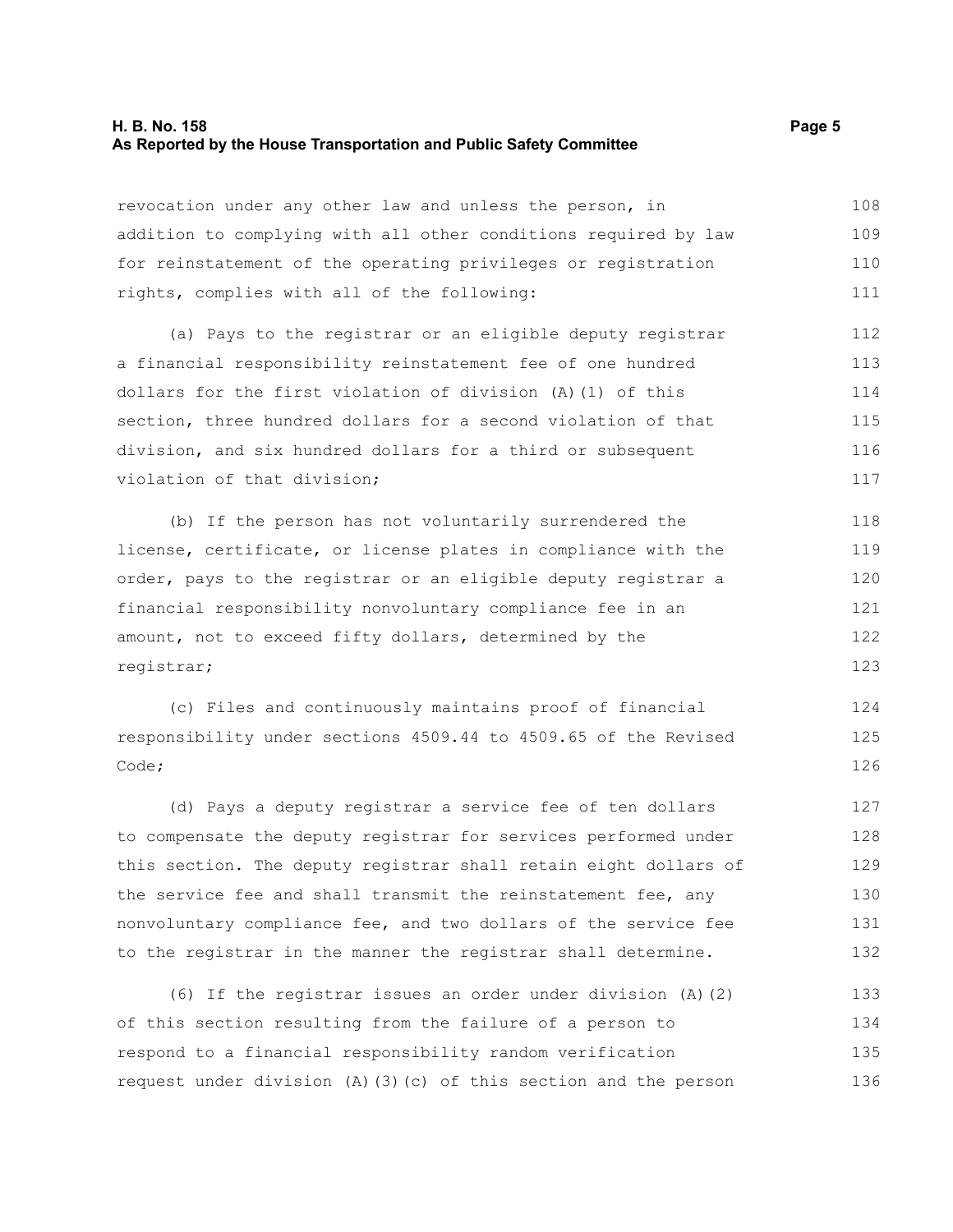#### **H. B. No. 158 Page 6 As Reported by the House Transportation and Public Safety Committee**

successfully maintains an affirmative defense to a violation of section 4510.16 of the Revised Code or is determined by the registrar or a deputy registrar to have been in compliance with division (A)(1) of this section at the time of the initial financial responsibility random verification request, the registrar shall do both of the following: 137 138 139 140 141 142

(a) Terminate the order of suspension or impoundment; 143

(b) Restore the operating privileges and registration rights of the person without payment of the fees established in divisions (A)(5)(a) and (b) of this section and without a requirement to file proof of financial responsibility. 144 145 146 147

(B)(1) Every party required to file an accident report under section 4509.06 of the Revised Code also shall include with the report a document described in division  $(G)$  (1)(a) of this section or shall present proof of financial responsibility through use of an electronic wireless communications device as permitted by division (G)(1)(b) of this section. 148 149 150 151 152 153

If the registrar determines, within forty-five days after the report is filed, that an operator or owner has violated division (A)(1) of this section, the registrar shall do all of the following: 154 155 156 157

(a) Order the impoundment, with respect to the motor vehicle involved, required under division (A)(2)(d) of this section, of the certificate of registration and license plates of any owner who has violated division (A)(1) of this section; 158 159 160 161

(b) Order the suspension required under division (A)(2) (a), (b), or (c) of this section of the license of any operator or owner who has violated division (A)(1) of this section; 162 163 164

(c) Record the name and address of the person whose 165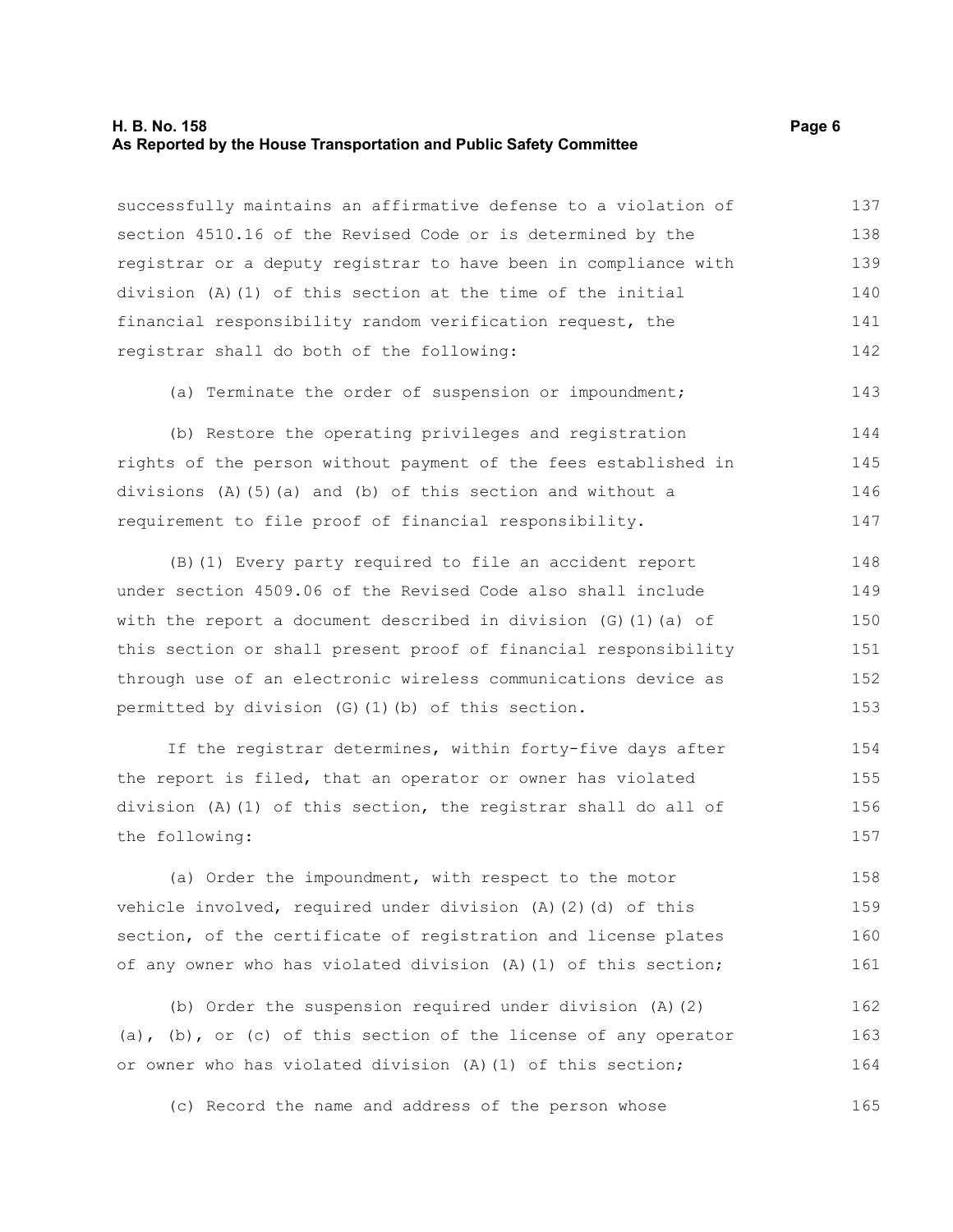#### **H. B. No. 158 Page 7 As Reported by the House Transportation and Public Safety Committee**

certificate of registration and license plates have been impounded or are under an order of impoundment, or whose license has been suspended or is under an order of suspension; the serial number of the person's license; the serial numbers of the person's certificate of registration and license plates; and the person's social security account number, if assigned, or, where the motor vehicle is used for hire or principally in connection with any established business, the person's federal taxpayer identification number. The information shall be recorded in such a manner that it becomes a part of the person's permanent record, and assists the registrar in monitoring compliance with the orders of suspension or impoundment. 166 167 168 169 170 171 172 173 174 175 176 177

(d) Send written notification to every person to whom the order pertains, at the person's last known address as shown on the records of the bureau. The person, within ten days after the date of the mailing of the notification, shall surrender to the registrar, in a manner set forth in division (A)(4) of this section, any certificate of registration and registration plates under an order of impoundment, or any license under an order of suspension.

(2) The registrar shall issue any order under division (B) (1) of this section without a hearing. Any person adversely affected by the order, within ten days after the issuance of the order, may request an administrative hearing before the registrar, who shall provide the person with an opportunity for a hearing in accordance with this paragraph. A request for a hearing does not operate as a suspension of the order. The scope of the hearing shall be limited to whether the person in fact demonstrated to the registrar proof of financial responsibility in accordance with this section. The registrar shall determine the date, time, and place of any hearing, provided that the 186 187 188 189 190 191 192 193 194 195 196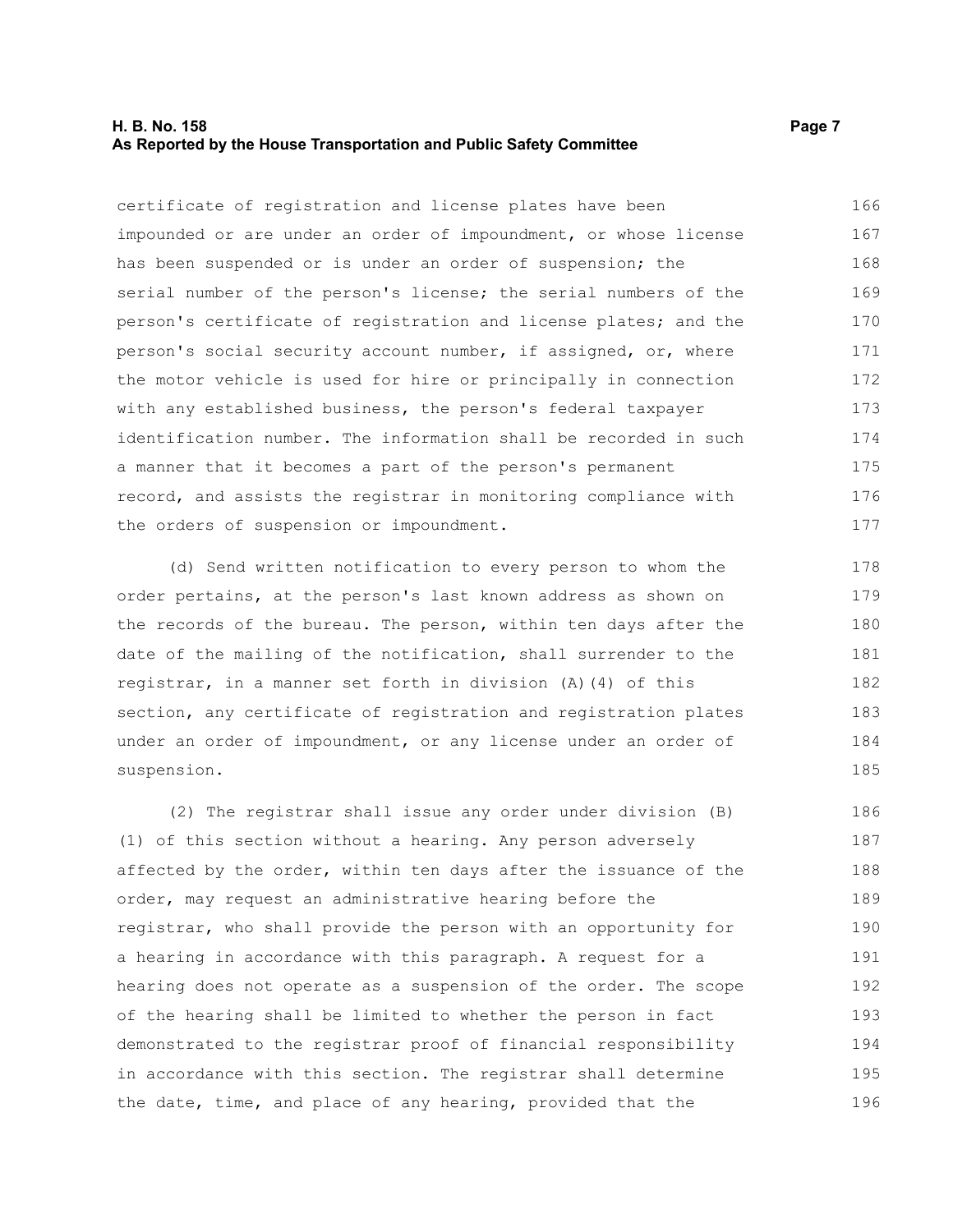#### **H. B. No. 158 Page 8 As Reported by the House Transportation and Public Safety Committee**

hearing shall be held, and an order issued or findings made, within thirty days after the registrar receives a request for a hearing. If requested by the person in writing, the registrar may designate as the place of hearing the county seat of the county in which the person resides or a place within fifty miles of the person's residence. The person shall pay the cost of the hearing before the registrar, if the registrar's order of suspension or impoundment is upheld. 197 198 199 200 201 202 203 204

(C) Any order of suspension or impoundment issued under this section or division (B) of section 4509.37 of the Revised Code may be terminated at any time if the registrar determines upon a showing of proof of financial responsibility that the operator or owner of the motor vehicle was in compliance with division (A)(1) of this section at the time of the traffic offense, motor vehicle inspection, or accident that resulted in the order against the person. A determination may be made without a hearing. This division does not apply unless the person shows good cause for the person's failure to present satisfactory proof of financial responsibility to the registrar prior to the issuance of the order. 205 206 207 208 209 210 211 212 213 214 215 216

(D)(1) For the purpose of enforcing this section, every peace officer is deemed an agent of the registrar. 217 218

(a) Except as provided in division (D)(1)(b) of this section, any peace officer who, in the performance of the peace officer's duties as authorized by law, becomes aware of a person whose license is under an order of suspension, or whose certificate of registration and license plates are under an order of impoundment, pursuant to this section, may confiscate the license, certificate of registration, and license plates, and return them to the registrar. 219 220 221 222 223 224 225 226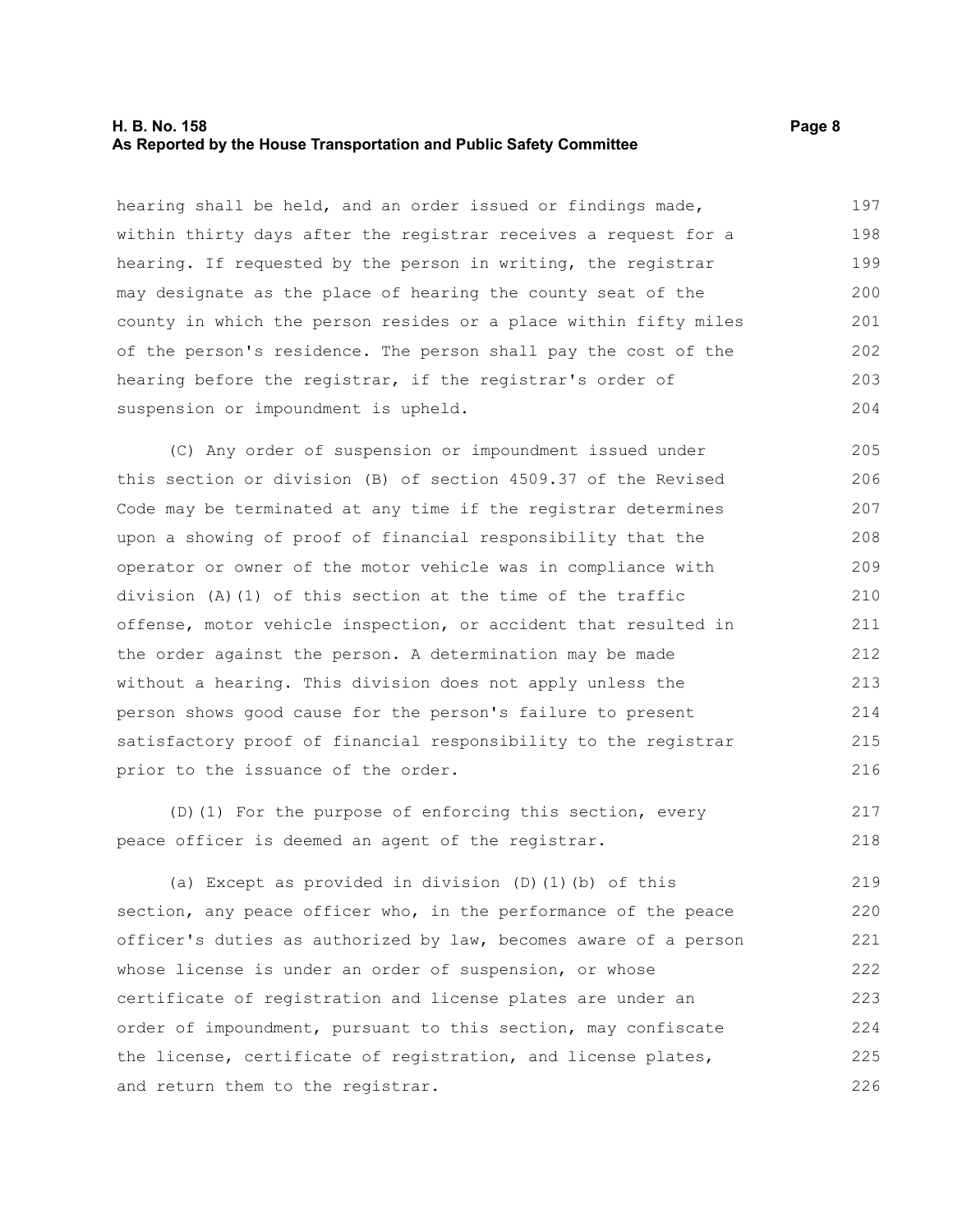#### **H. B. No. 158 Page 9 As Reported by the House Transportation and Public Safety Committee**

(b) Any peace officer who, in the performance of the peace officer's duties as authorized by law, becomes aware of a person whose license is under an order of suspension, or whose certificate of registration and license plates are under an order of impoundment resulting from failure to respond to a financial responsibility random verification, shall not, for that reason, arrest the owner or operator or seize the vehicle or license plates. Instead, the peace officer shall issue a citation for a violation of section 4510.16 of the Revised Code specifying the circumstances as failure to respond to a financial responsibility random verification. 227 228 229 230 231 232 233 234 235 236 237

(2) A peace officer shall request the owner or operator of a motor vehicle to produce proof of financial responsibility in a manner described in division (G) of this section at the time the peace officer acts to enforce the traffic laws of this state and during motor vehicle inspections conducted pursuant to section 4513.02 of the Revised Code. 238 239 240 241 242 243

(3) A peace officer shall indicate on every traffic ticket whether the person receiving the traffic ticket produced proof of the maintenance of financial responsibility in response to the officer's request under division (D)(2) of this section. The peace officer shall inform every person who receives a traffic ticket and who has failed to produce proof of the maintenance of financial responsibility that the person must submit proof to the traffic violations bureau with any payment of a fine and costs for the ticketed violation or, if the person is to appear in court for the violation, the person must submit proof to the court. 244 245 246 247 248 249 250 251 252 253 254

(4)(a) If a person who has failed to produce proof of the maintenance of financial responsibility appears in court for a 255 256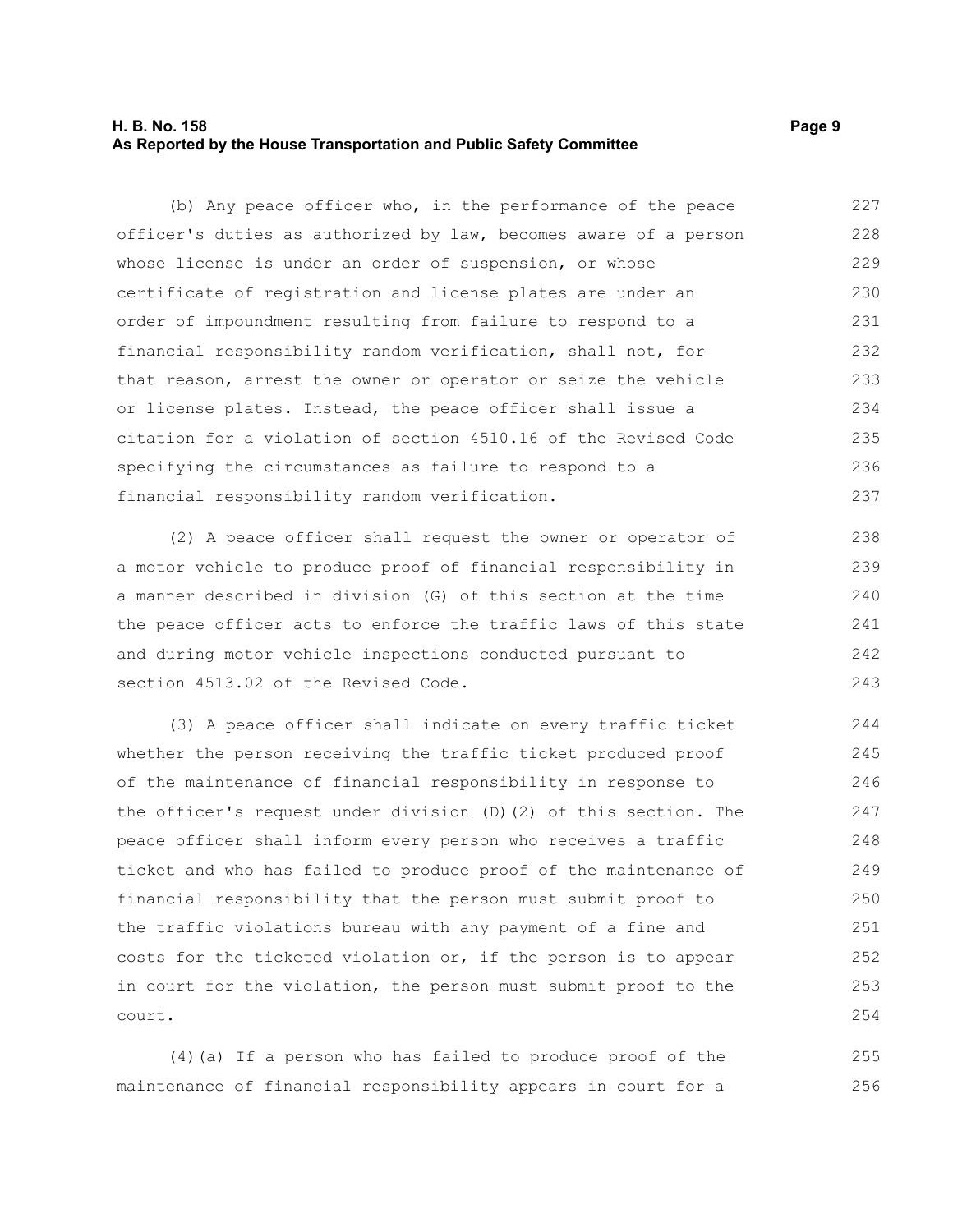#### **H. B. No. 158 Page 10 As Reported by the House Transportation and Public Safety Committee**

ticketed violation, the court may permit the defendant to present evidence of proof of financial responsibility to the court at such time and in such manner as the court determines to be necessary or appropriate. In a manner prescribed by the registrar, the clerk of courts shall provide the registrar with the identity of any person who fails to submit proof of the maintenance of financial responsibility pursuant to division (D) (3) of this section. 257 258 259 260 261 262 263 264

(b) If a person who has failed to produce proof of the maintenance of financial responsibility also fails to submit that proof to the traffic violations bureau with payment of a fine and costs for the ticketed violation, the traffic violations bureau, in a manner prescribed by the registrar, shall notify the registrar of the identity of that person.

(5)(a) Upon receiving notice from a clerk of courts or traffic violations bureau pursuant to division (D)(4) of this section, the registrar shall order the suspension of the license of the person required under division  $(A)$   $(2)$   $(a)$ ,  $(b)$ , or  $(c)$  of this section and the impoundment of the person's certificate of registration and license plates required under division (A)(2) (d) of this section, effective thirty days after the date of the mailing of notification. The registrar also shall notify the person that the person must present the registrar with proof of financial responsibility in accordance with this section, surrender to the registrar the person's certificate of registration, license plates, and license, or submit a statement subject to section 2921.13 of the Revised Code that the person did not operate or permit the operation of the motor vehicle at the time of the offense. Notification shall be in writing and shall be sent to the person at the person's last known address as shown on the records of the bureau of motor vehicles. The 271 272 273 274 275 276 277 278 279 280 281 282 283 284 285 286 287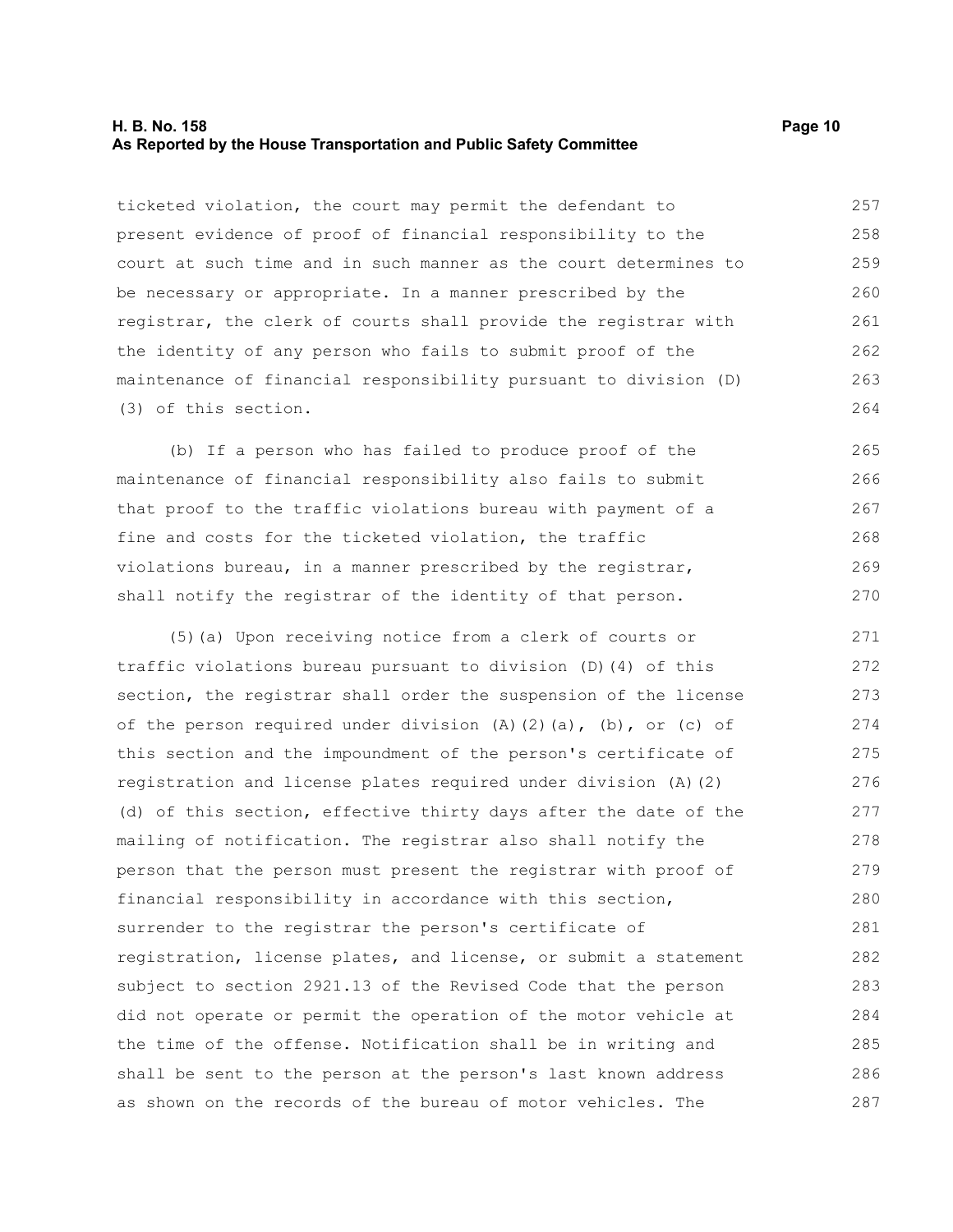#### **H. B. No. 158 Page 11 As Reported by the House Transportation and Public Safety Committee**

person, within fifteen days after the date of the mailing of notification, shall present proof of financial responsibility, surrender the certificate of registration, license plates, and license to the registrar in a manner set forth in division (A) (4) of this section, or submit the statement required under this section together with other information the person considers appropriate. 288 289 290 291 292 293 294

If the registrar does not receive proof or the person does not surrender the certificate of registration, license plates, and license, in accordance with this division, the registrar shall permit the order for the suspension of the license of the person and the impoundment of the person's certificate of registration and license plates to take effect. 295 296 297 298 299

(b) In the case of a person who presents, within the fifteen-day period, proof of financial responsibility, the registrar shall terminate the order of suspension and the impoundment of the registration and license plates required under division  $(A)$   $(2)$   $(d)$  of this section and shall send written notification to the person, at the person's last known address as shown on the records of the bureau.

(c) Any person adversely affected by the order of the registrar under division (D)(5)(a) or (b) of this section, within ten days after the issuance of the order, may request an administrative hearing before the registrar, who shall provide the person with an opportunity for a hearing in accordance with this paragraph. A request for a hearing does not operate as a suspension of the order. The scope of the hearing shall be limited to whether, at the time of the hearing, the person presents proof of financial responsibility covering the vehicle and whether the person is eligible for an exemption in 308 309 310 311 312 313 314 315 316 317

300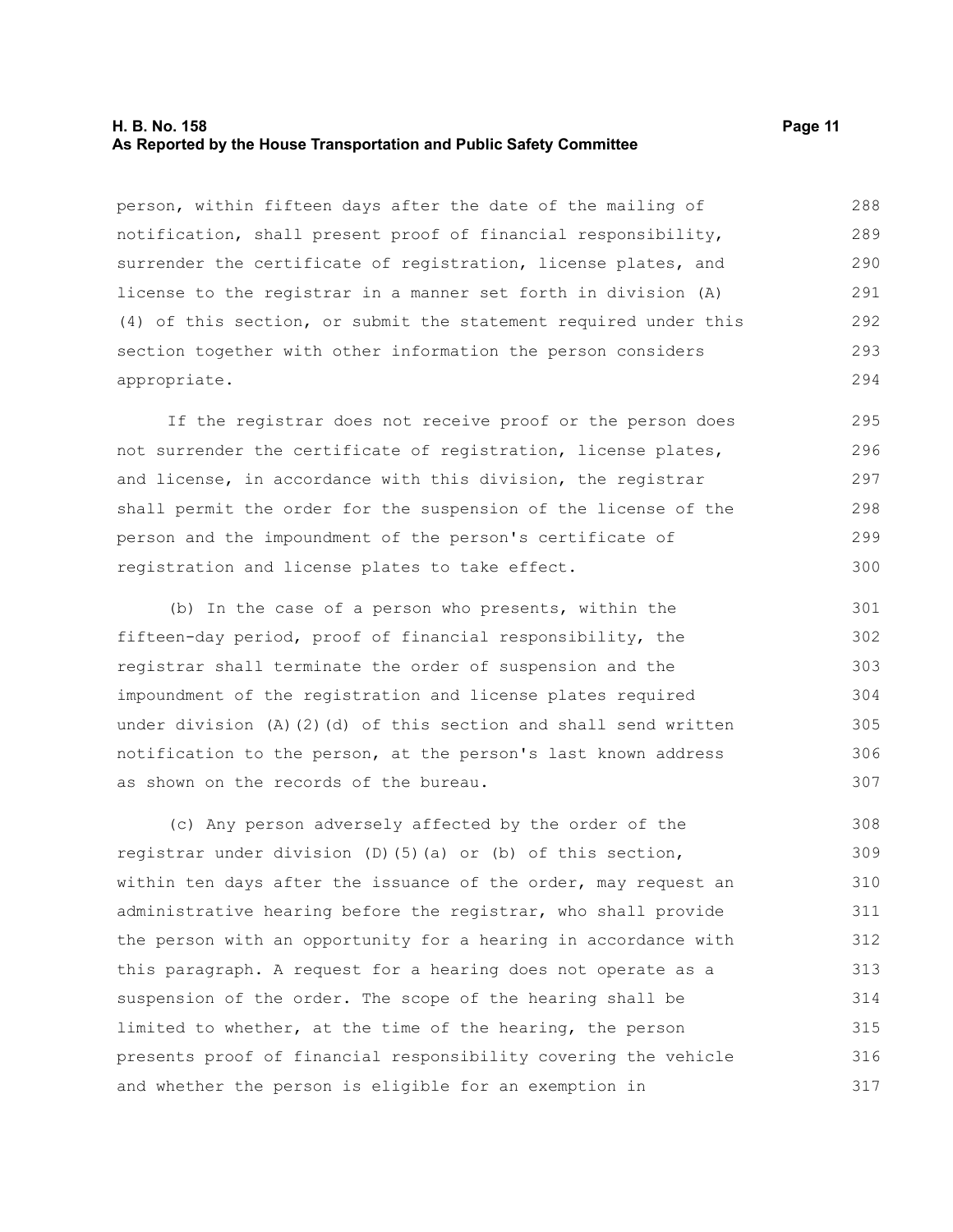#### **H. B. No. 158 Page 12 As Reported by the House Transportation and Public Safety Committee**

accordance with this section or any rule adopted under it. The registrar shall determine the date, time, and place of any hearing; provided, that the hearing shall be held, and an order issued or findings made, within thirty days after the registrar receives a request for a hearing. If requested by the person in writing, the registrar may designate as the place of hearing the county seat of the county in which the person resides or a place within fifty miles of the person's residence. Such person shall pay the cost of the hearing before the registrar, if the registrar's order of suspension or impoundment under division (D)(5)(a) or (b) of this section is upheld. 318 319 320 321 322 323 324 325 326 327 328

(6) A peace officer may charge an owner or operator of a motor vehicle with a violation of section 4510.16 of the Revised Code when the owner or operator fails to show proof of the maintenance of financial responsibility pursuant to a peace officer's request under division (D)(2) of this section, if a check of the owner or operator's driving record indicates that the owner or operator, at the time of the operation of the motor vehicle, is required to file and maintain proof of financial responsibility under section 4509.45 of the Revised Code for a previous violation of this chapter. 329 330 331 332 333 334 335 336 337 338

(7) Any forms used by law enforcement agencies in administering this section shall be prescribed, supplied, and paid for by the registrar. 339 340 341

(8) No peace officer, law enforcement agency employing a peace officer, or political subdivision or governmental agency that employs a peace officer shall be liable in a civil action for damages or loss to persons arising out of the performance of any duty required or authorized by this section. 342 343 344 345 346

(9) As used in this section, "peace officer" has the 347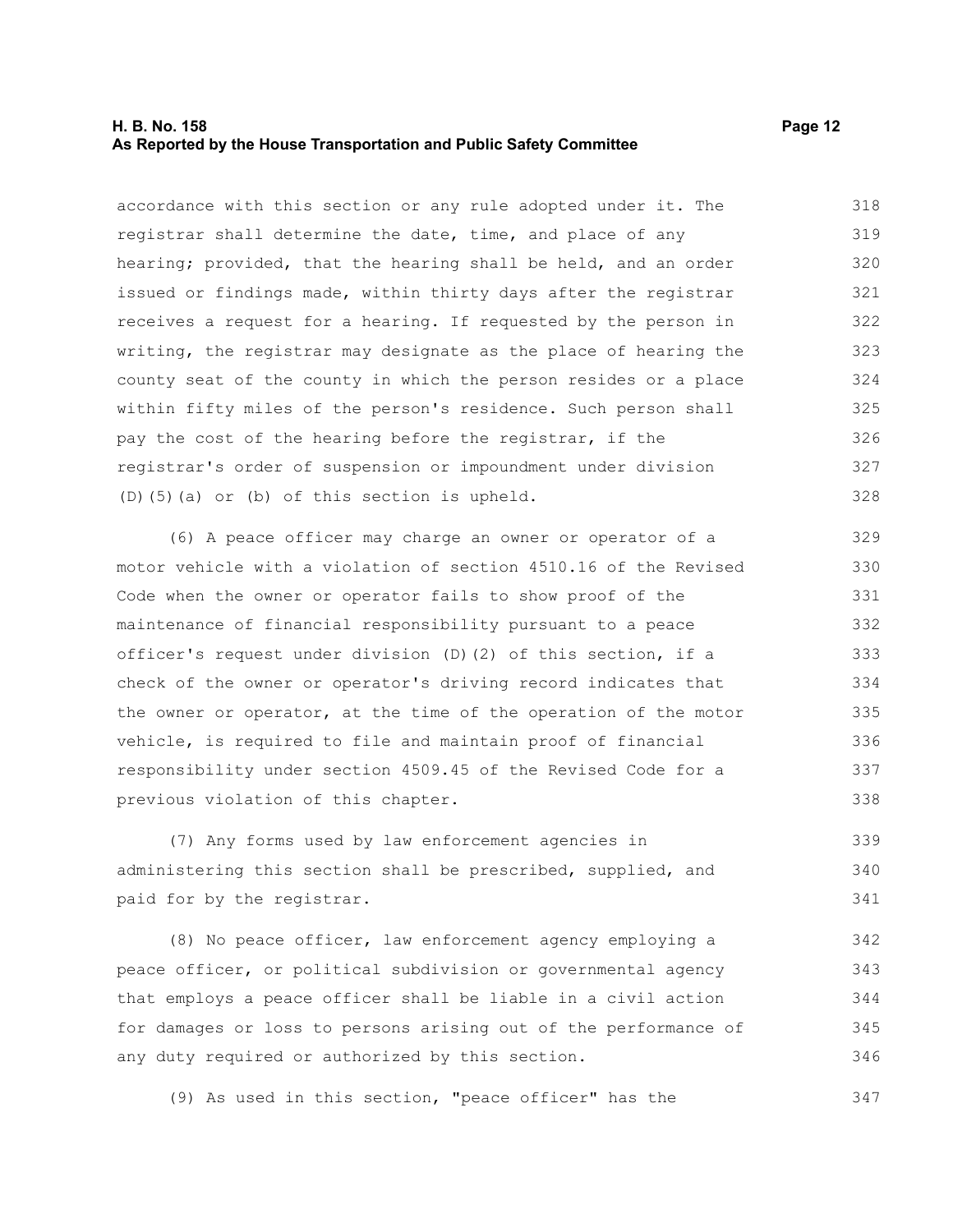#### **H. B. No. 158 Page 13 As Reported by the House Transportation and Public Safety Committee**

348

370 371 372

meaning set forth in section 2935.01 of the Revised Code.

(E) All fees, except court costs, fees paid to a deputy registrar, and those portions of the financial responsibility reinstatement fees as otherwise specified in this division, collected under this section shall be paid into the state treasury to the credit of the public safety - highway purposes fund established in section 4501.06 of the Revised Code and used to cover costs incurred by the bureau in the administration of this section and sections 4503.20, 4507.212, and 4509.81 of the Revised Code, and by any law enforcement agency employing any peace officer who returns any license, certificate of registration, and license plates to the registrar pursuant to division (C) of this section. 349 350 351 352 353 354 355 356 357 358 359 360

Of each financial responsibility reinstatement fee the registrar collects pursuant to division (A)(5)(a) of this section or receives from a deputy registrar under division (A) (5)(d) of this section, the registrar shall deposit twenty-five dollars of each one-hundred-dollar reinstatement fee, fifty dollars of each three-hundred-dollar reinstatement fee, and one hundred dollars of each six-hundred-dollar reinstatement fee into the state treasury to the credit of the indigent defense support fund created by section 120.08 of the Revised Code. 361 362 363 364 365 366 367 368 369

(F) Chapter 119. of the Revised Code applies to this section only to the extent that any provision in that chapter is not clearly inconsistent with this section.

(G)(1)(a) The registrar, court, traffic violations bureau, or peace officer may require proof of financial responsibility to be demonstrated by use of a standard form prescribed by the registrar. If the use of a standard form is not required, a person may demonstrate proof of financial responsibility under 373 374 375 376 377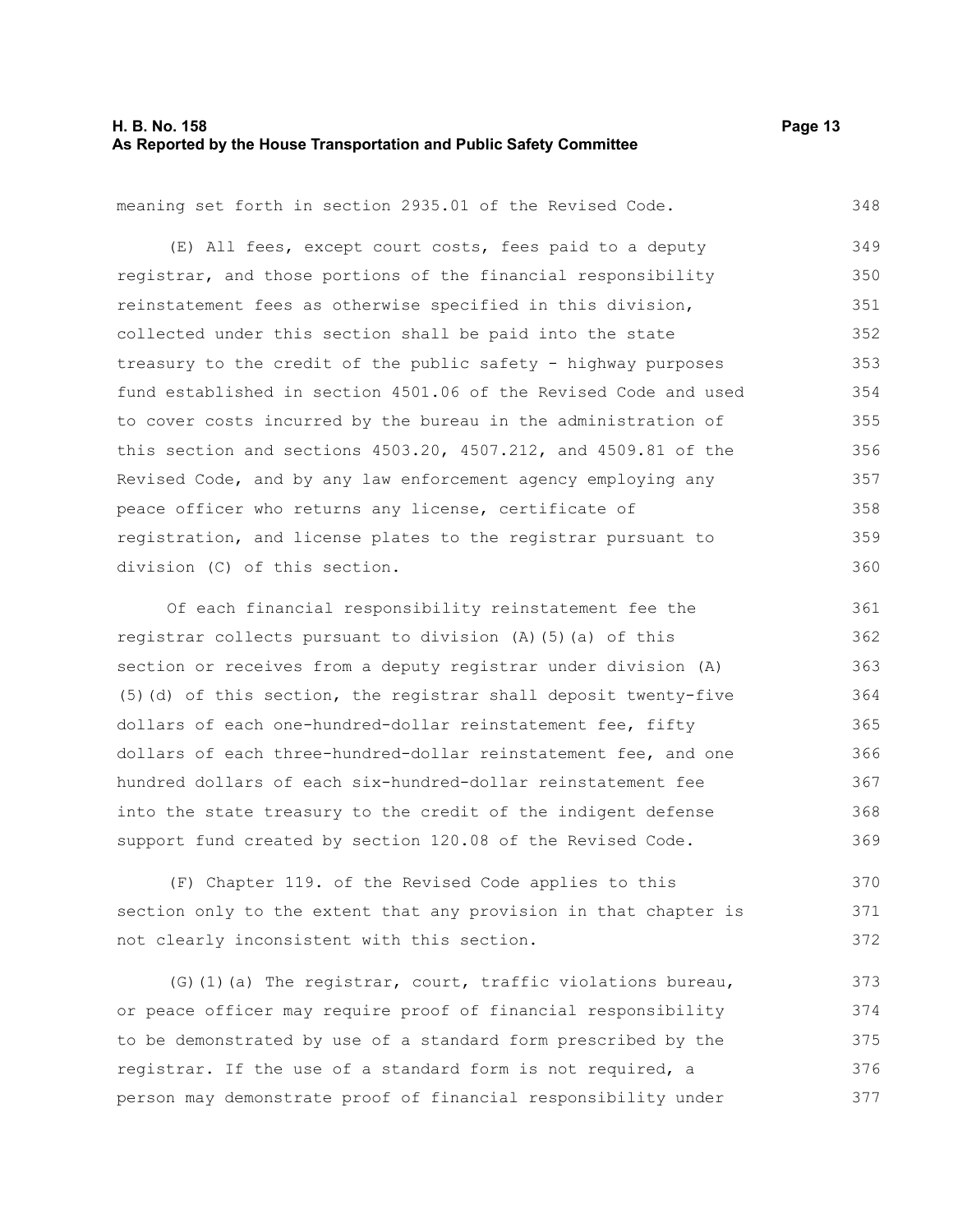this section by presenting to the traffic violations bureau, court, registrar, or peace officer any of the following documents or a copy of the documents: (i) A financial responsibility identification card as provided in section 4509.103 of the Revised Code; (ii) A certificate of proof of financial responsibility on a form provided and approved by the registrar for the filing of an accident report required to be filed under section 4509.06 of the Revised Code; (iii) A policy of liability insurance, a declaration page of a policy of liability insurance, or liability bond, if the policy or bond complies with section 4509.20 or sections 4509.49 to 4509.61 of the Revised Code; (iv) A bond or certification of the issuance of a bond as provided in section 4509.59 of the Revised Code; (v) A certificate of deposit of money or securities as provided in section 4509.62 of the Revised Code; (vi) A certificate of self-insurance as provided in section 4509.72 of the Revised Code. (b) A person also may present proof of financial responsibility under this section to the traffic violations bureau, court, registrar, or peace officer through use of an electronic wireless communications device as specified under section 4509.103 of the Revised Code. 378 379 380 381 382 383 384 385 386 387 388 389 390 391 392 393 394 395 396 397 398 399 400 401

(2) If a person fails to demonstrate proof of financial responsibility in a manner described in division (G)(1) of this section, the person may demonstrate proof of financial responsibility under this section by any other method that the 402 403 404 405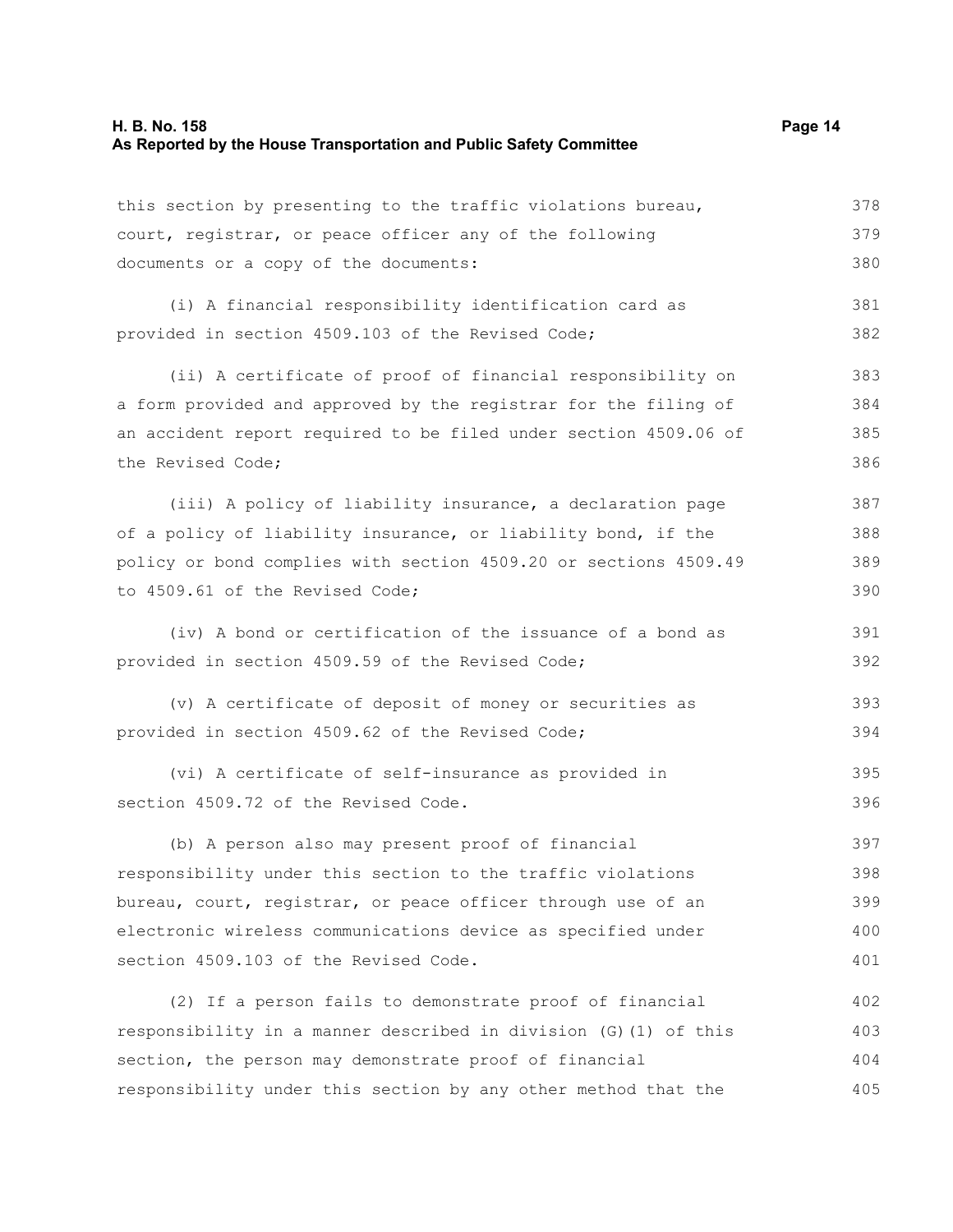court or the bureau, by reason of circumstances in a particular (3) A motor carrier certificated by the interstate commerce commission or by the public utilities commission may demonstrate proof of financial responsibility by providing a statement designating the motor carrier's operating authority and averring that the insurance coverage required by the certificating authority is in full force and effect. (4)(a) A finding by the registrar or court that a person is covered by proof of financial responsibility in the form of an insurance policy or surety bond is not binding upon the named insurer or surety or any of its officers, employees, agents, or representatives and has no legal effect except for the purpose of administering this section. (b) The preparation and delivery of a financial responsibility identification card or any other document authorized to be used as proof of financial responsibility and the generation and delivery of proof of financial responsibility 406 407 408 409 410 411 412 413 414 415 416 417 418 419 420 421 422 423

case, may consider appropriate.

**As Reported by the House Transportation and Public Safety Committee**

to an electronic wireless communications device that is

surety, or any of its officers, employees, agents, or

any liability or coverage under, any policy or bond;

following:

representatives;

displayed on the device as text or images does not do any of the

(i) Create any liability or estoppel against an insurer or

(ii) Constitute an admission of the existence of, or of

(iii) Waive any defenses or counterclaims available to an

insurer, surety, agent, employee, or representative in an action commenced by an insured or third-party claimant upon a cause of

424 425 426

427 428 429

430 431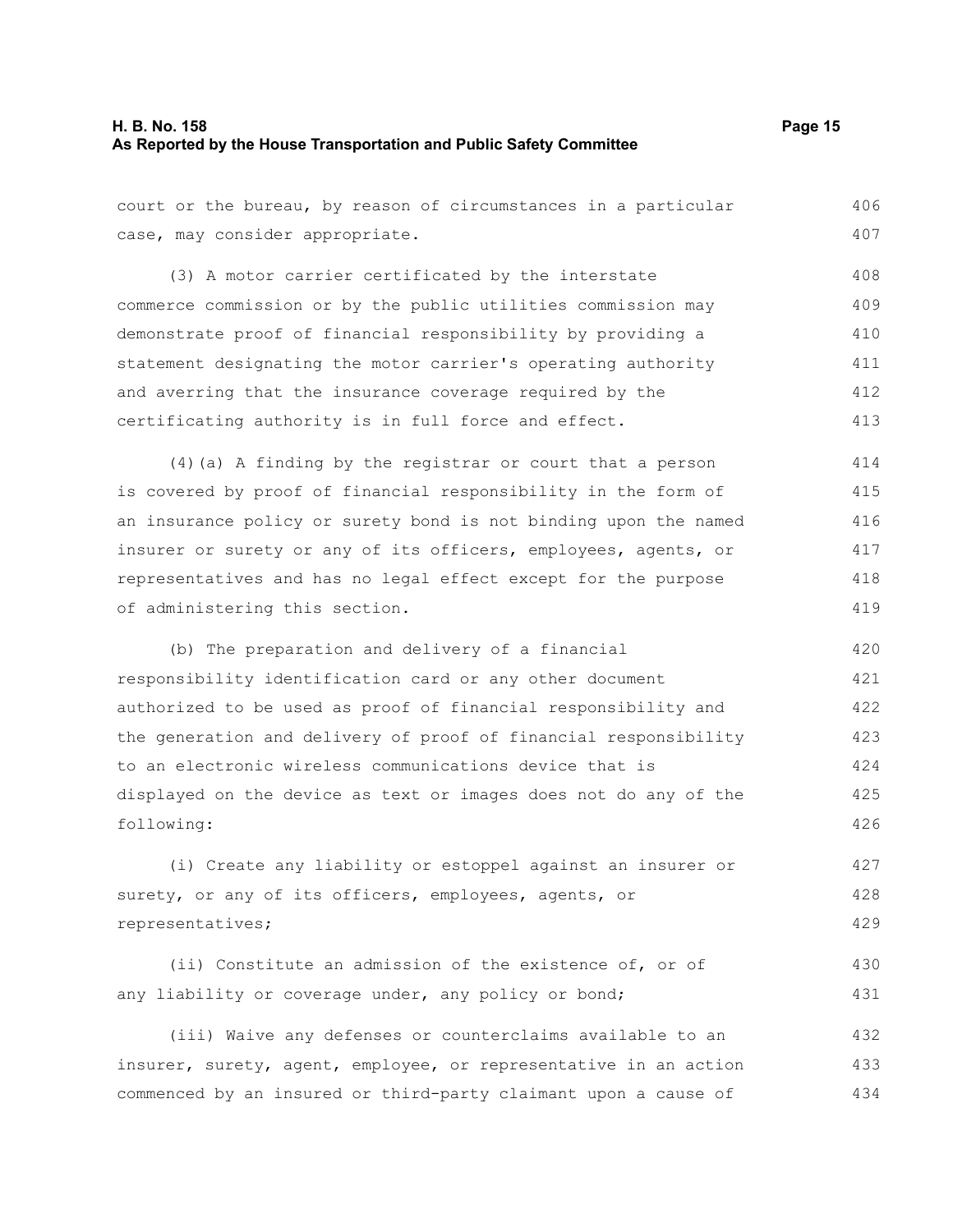#### **H. B. No. 158 Page 16 As Reported by the House Transportation and Public Safety Committee**

action alleged to have arisen under an insurance policy or surety bond or by reason of the preparation and delivery of a document for use as proof of financial responsibility or the generation and delivery of proof of financial responsibility to an electronic wireless communications device. 435 436 437 438 439

(c) Whenever it is determined by a final judgment in a judicial proceeding that an insurer or surety, which has been named on a document or displayed on an electronic wireless communications device accepted by a court or the registrar as proof of financial responsibility covering the operation of a motor vehicle at the time of an accident or offense, is not liable to pay a judgment for injuries or damages resulting from such operation, the registrar, notwithstanding any previous contrary finding, shall forthwith suspend the operating privileges and registration rights of the person against whom the judgment was rendered as provided in division (A)(2) of this section. 440 441 442 443 444 445 446 447 448 449 450 451

(H) In order for any document or display of text or images on an electronic wireless communications device described in division (G)(1) of this section to be used for the demonstration of proof of financial responsibility under this section, the document or words or images shall state the name of the insured or obligor, the name of the insurer or surety company, and the effective and expiration dates of the financial responsibility, and designate by explicit description or by appropriate reference all motor vehicles covered which may include a reference to fleet insurance coverage. 452 453 454 455 456 457 458 459 460 461

(I) For purposes of this section, "owner" does not include a licensed motor vehicle leasing dealer as defined in section 4517.01 of the Revised Code, but does include a motor vehicle 462 463 464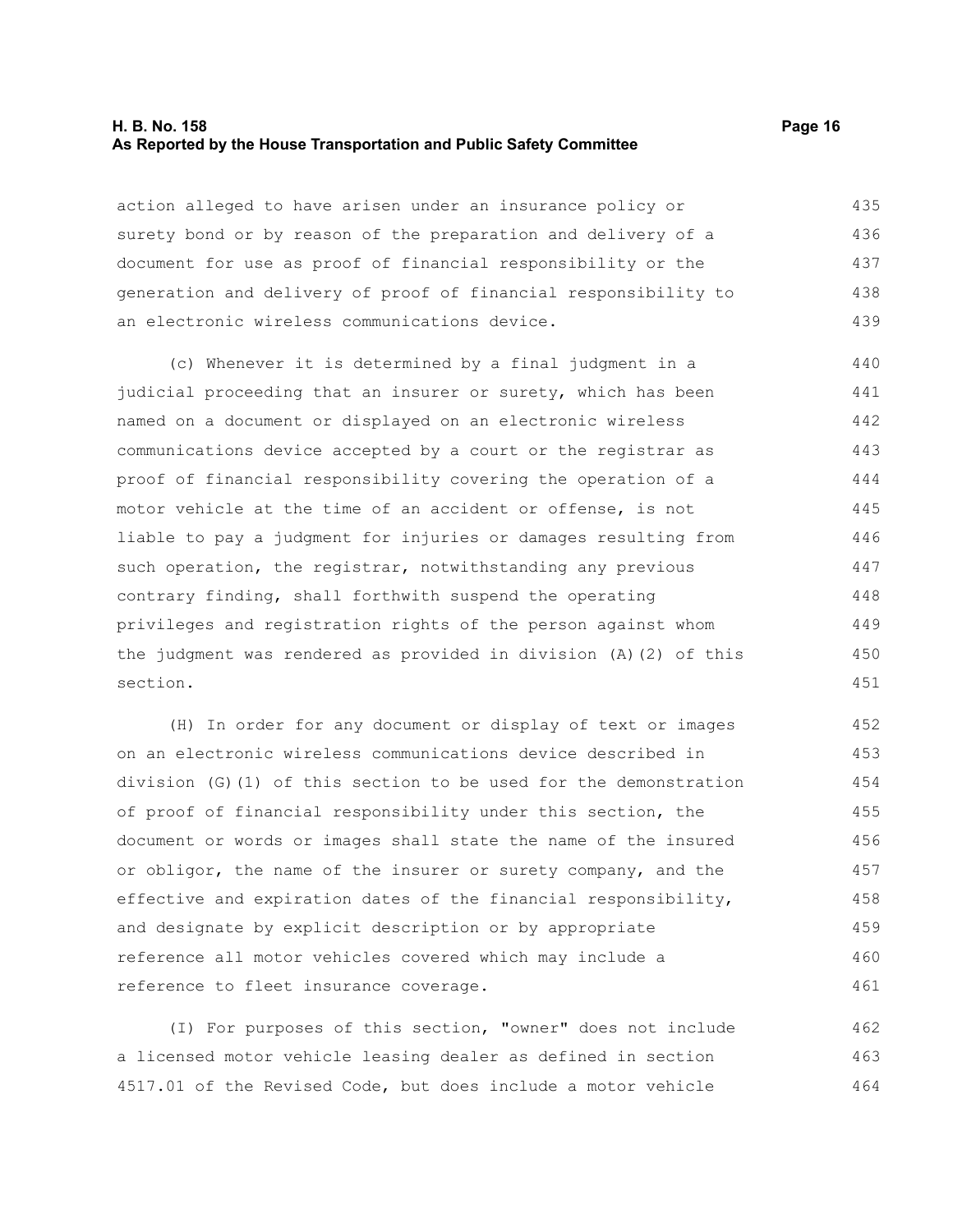#### **H. B. No. 158 Page 17 As Reported by the House Transportation and Public Safety Committee**

renting dealer as defined in section 4549.65 of the Revised Code. Nothing in this section or in section 4509.51 of the Revised Code shall be construed to prohibit a motor vehicle renting dealer from entering into a contractual agreement with a person whereby the person renting the motor vehicle agrees to be solely responsible for maintaining proof of financial responsibility, in accordance with this section, with respect to the operation, maintenance, or use of the motor vehicle during the period of the motor vehicle's rental. 465 466 467 468 469 470 471 472 473

(J) The purpose of this section is to require the maintenance of proof of financial responsibility with respect to the operation of motor vehicles on the highways of this state, so as to minimize those situations in which persons are not compensated for injuries and damages sustained in motor vehicle accidents. The general assembly finds that this section contains reasonable civil penalties and procedures for achieving this purpose. 474 475 476 477 478 479 480 481

|                                                 |  |  |  |  | (K) Nothing in this section shall be construed to be |  | 482 |
|-------------------------------------------------|--|--|--|--|------------------------------------------------------|--|-----|
| subject to section 4509.78 of the Revised Code. |  |  |  |  |                                                      |  | 483 |

(L)(1) The registrar may terminate any suspension imposed under this section and not require the owner to comply with divisions  $(A)$   $(5)$   $(a)$ ,  $(b)$ , and  $(c)$  of this section if the registrar with or without a hearing determines that the owner of the vehicle has established by clear and convincing evidence that all of the following apply: 484 485 486 487 488 489

(a) The owner customarily maintains proof of financial responsibility. 490 491

(b) Proof of financial responsibility was not in effect for the vehicle on the date in question for one of the following 492 493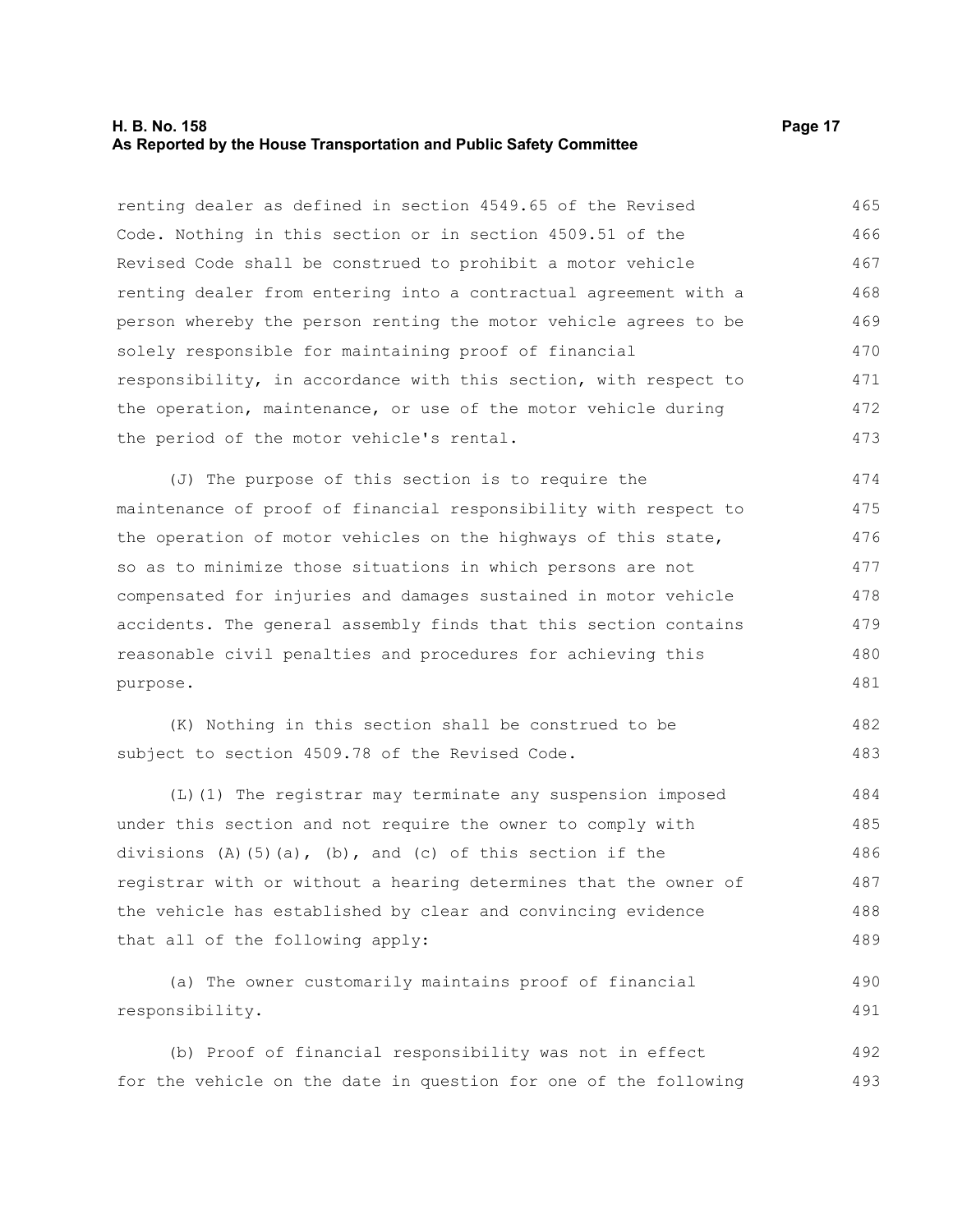| reasons:                                                           | 494 |  |  |  |  |  |  |
|--------------------------------------------------------------------|-----|--|--|--|--|--|--|
| (i) The vehicle was inoperable.                                    | 495 |  |  |  |  |  |  |
| (ii) The vehicle is operated only seasonally, and the date         | 496 |  |  |  |  |  |  |
| in question was outside the season of operation.                   | 497 |  |  |  |  |  |  |
| (iii) A person other than the vehicle owner or driver was          | 498 |  |  |  |  |  |  |
| at fault for the lapse of proof of financial responsibility        | 499 |  |  |  |  |  |  |
| through no fault of the owner or driver.                           | 500 |  |  |  |  |  |  |
| (iv) The lapse of proof of financial responsibility was            | 501 |  |  |  |  |  |  |
| caused by excusable neglect under circumstances that are not       | 502 |  |  |  |  |  |  |
| likely to recur and do not suggest a purpose to evade the          |     |  |  |  |  |  |  |
| requirements of this chapter.                                      | 504 |  |  |  |  |  |  |
| (2) The registrar may grant an owner or driver relief for          | 505 |  |  |  |  |  |  |
| a reason specified in division (L)(1)(b)(i) or (ii) of this        | 506 |  |  |  |  |  |  |
| section whenever the owner or driver is randomly selected to       | 507 |  |  |  |  |  |  |
| verify the existence of proof of financial responsibility for      | 508 |  |  |  |  |  |  |
| such a vehicle. However, the registrar may grant an owner or       | 509 |  |  |  |  |  |  |
| driver relief for a reason specified in division (L) (1) (b) (iii) | 510 |  |  |  |  |  |  |
| or (iv) of this section only if the owner or driver has not        | 511 |  |  |  |  |  |  |
| previously been granted relief under division (L) (1) (b) (iii) or | 512 |  |  |  |  |  |  |
| (iv) of this section.                                              | 513 |  |  |  |  |  |  |

(M) The registrar shall adopt rules in accordance with Chapter 119. of the Revised Code that are necessary to administer and enforce this section. The rules shall include procedures for the surrender of license plates upon failure to maintain proof of financial responsibility and provisions relating to reinstatement of registration rights, acceptable forms of proof of financial responsibility, the use of an electronic wireless communications device to present proof of financial responsibility, and verification of the existence of 514 515 516 517 518 519 520 521 522